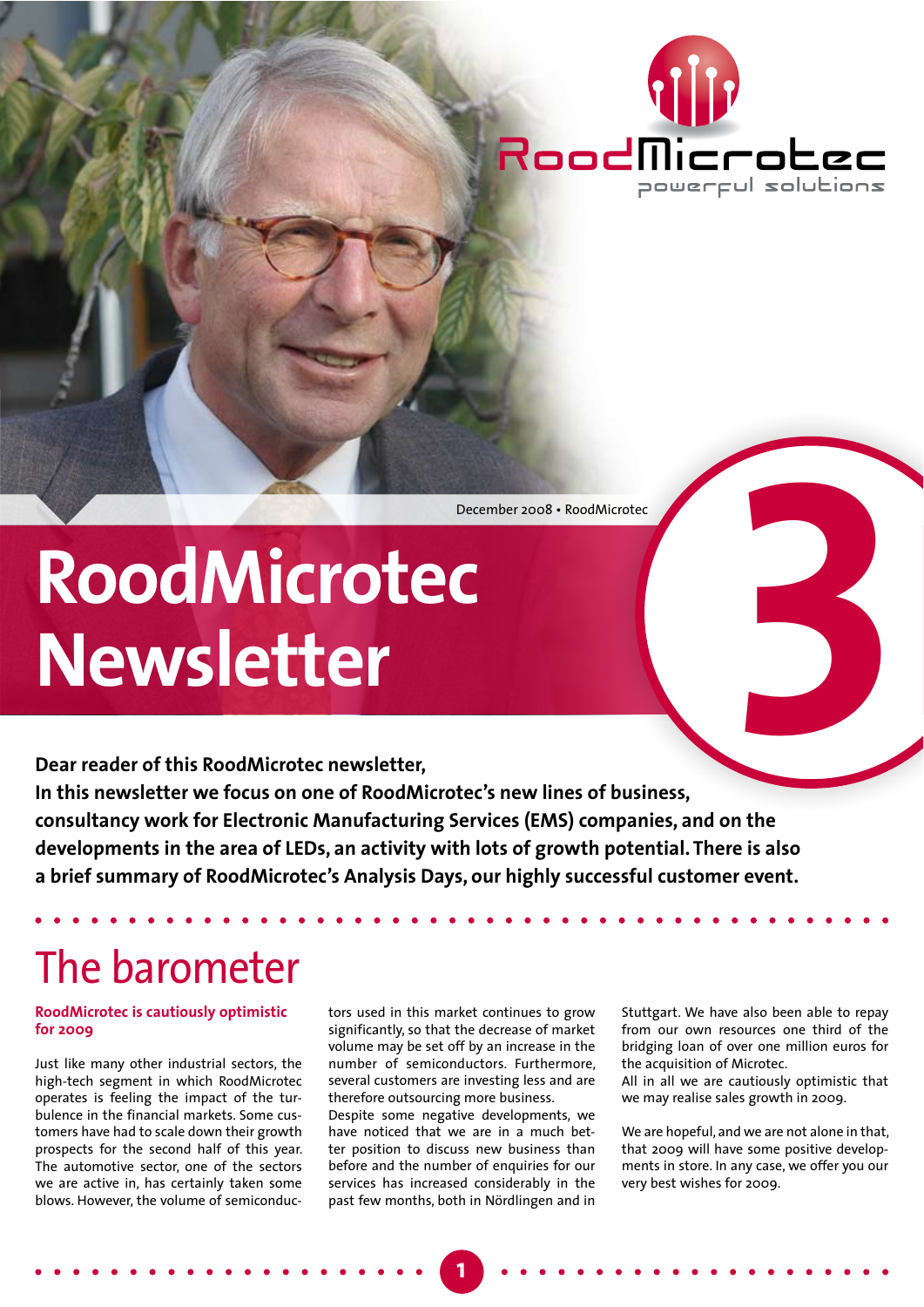### We are ready to enter the market

#### Reinhard Pusch, CSO of RoodMicrotec, tells us about the developments in the area of LEDs.

'The light emitting diode (LED) was invented in the second half of the 20th century. A LED is a semiconductor that emits light when a current is applied in the forward direction of the device.

Its first application in the electronics industry was as an identification lamp: green was on, red was off. That was 32 years ago.



It took a long time to develop the colour blue. When that was achieved, the next big challenge was to make white light, which is a combination of the three colours, blue, red and green. Most convenient is to combine the three colours in one package, so that you can play with different shades of white, from cool to warm.

LEDs are used in the aircraft and aerospace, medical and automotive industries. Other applications are for signalling in traffic lights, backlighting of displays, advertising displays, architectural lighting, pocket lamps, mobile phones, etc.

A really important development is that the brightness has increased tremendously. These so-called ultra high brightness LEDs are used on an increasing scale due to their longevity, strong (mechanical) resistance to shocks and jolts, limited energy use and lower heat production.'

#### **What are RoodMicrotec's activities in** this area?

'In 2006 we started doing business for 'the outside world'. Before that, we mainly worked for Alcatel. Between 2007 and 2008, we roughly doubled the business and the number of customers is still increasing.

We perform test & selection, failure analysis, reliability & qualification tests and eye safety classification tests. Failure analysis is often a door opener for other business. When we detect a failure and give the customer good technical advice, he will come back for further business



Selection tests are essential, because the human eye is for example very sensitive to brightness and colour in car displays or washing machine displays.

We also perform qualification and life tests to determine the degradation of the device over time. The tests run at different temperature, humidity and electrical operations conditions.'

#### How do you see RoodMicrotec's future?

'LEDs are a growing market with an increasing number of applications and Rood Microtec will support the new applications. For example: for the lighting market, RoodMicrotec will become a member of a DIN standardisation group "measurement methods for LED based lamps".

We have the know-how, the equipment is basically available and cooperation with major partners is in place. We are ready to enter the market.'

### Financial agenda

16 December 2008 4-hour discussion for a broad group of interested parties from the world of finance.

12 January 2009 Publication full year sales figures 2008

26 February 2009 Publication annual figures 2008

26 February 2009 Conference call for press and analysts

2

12 March 2009 Publication annual report 2008

26 March 2009 Annual general meeting of shareholders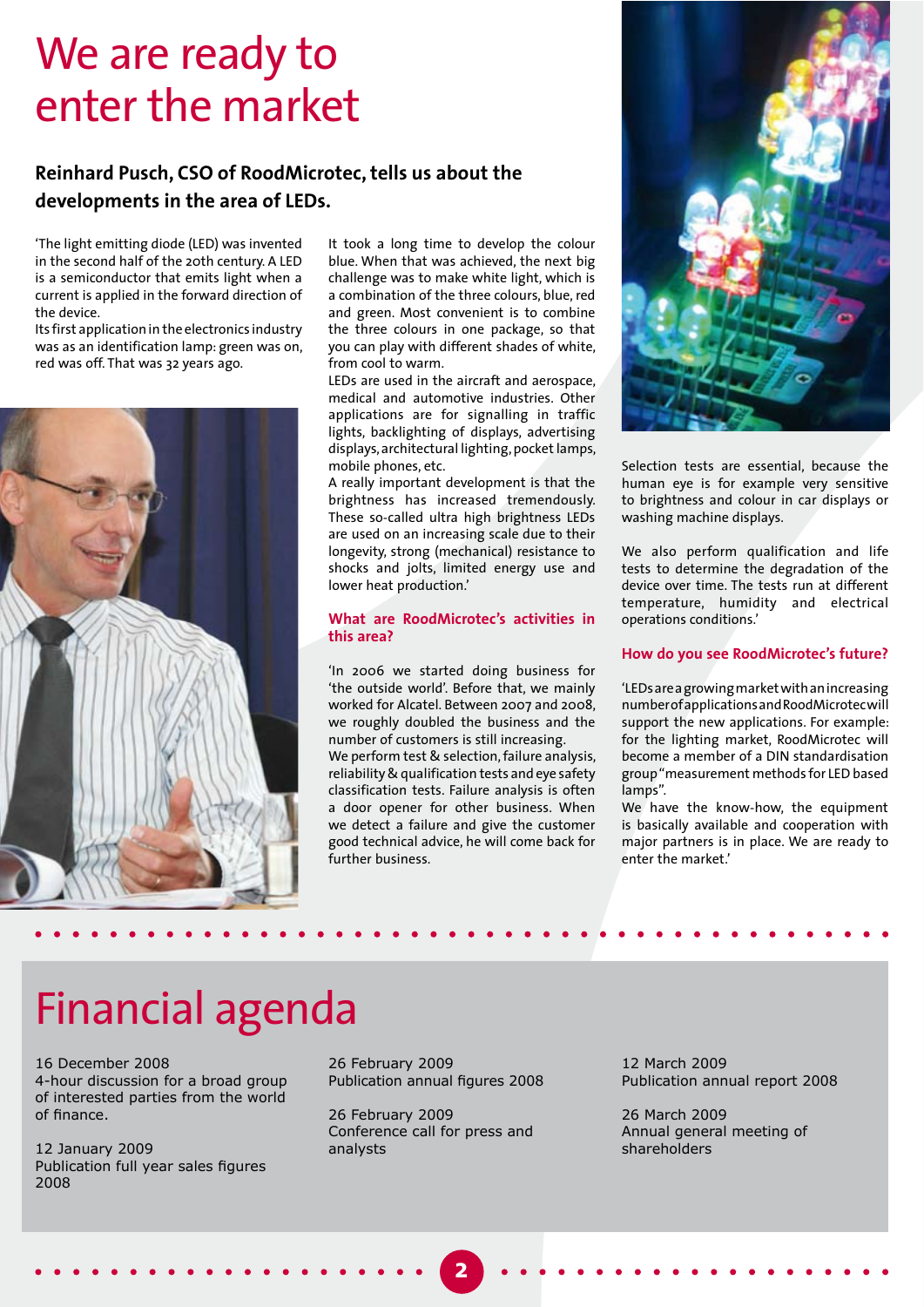### **EMS consulting is a growing** and interesting business

Eckard Schöller is a manager with RoodMicrotec's interconnection technology department. Interconnection technology deals with printed circuit board assembly. Eckard has 25 years' experience in this area and has been with RoodMicrotec for four and a half vears.

'RoodMicrotec's big advantage is that we have failure analysis on the component side and we have process knowledge. When one of our customers has a problem, we look at each step in the production, starting with single components. In Nördlingen the focus is mostly on the integrated circuits (ICs), while in Stuttgart we focus more on component and the board side.

We also offer the complete qualification flow: electronic tests as well as mechanical tests (shock and vibrations).

We have recently expanded our service with EMS consulting, which focuses on the Electronic Manufacturing Services companies. In this market the larger suppliers are better positioned to serve the high-volume, low-mix market for products like personal computers, cell phones and computer electronics. Their productions plants are mostly located in low-cost

regions. Smaller companies tend to focus on the highly specialized, low-volume, highmix segments and products. The industrial, instrumentation, medical, and aerospace/ defence markets appear to be their most profitable markets. These companies are less susceptible to relocation to low-cost regions because these types of products are complex and require detailed coordination, so that close geographic proximity is preferable.

We focus on companies that do not have their own assembly lines and therefore lack the necessary experience; these are mostly smaller companies. We now have some three customers in Germany, and we are looking for customers abroad, for example in France and Italy. This is a growing and interesting business. This is exactly the field in which our knowledge and experience are highly appreciated.'





### **Global EMS revenue**

Based on the increasing acceptance of outsourcing as a viable option for the industry, Technology Forecasters Inc. (TFI) projects the global market will annually grow at 12 percent to USD 222 billion by 2010. The six largest players account for 65% of the world's 2005 EMS revenue. The industrial, medical and aerospace segments provide almost half the business for the smaller EMS players. 46% of the revenue of the smaller EMS players was generated through printed circuit board (PCB) assembly.

Source Charles W. Wade, **Technology Forecasters Inc.**